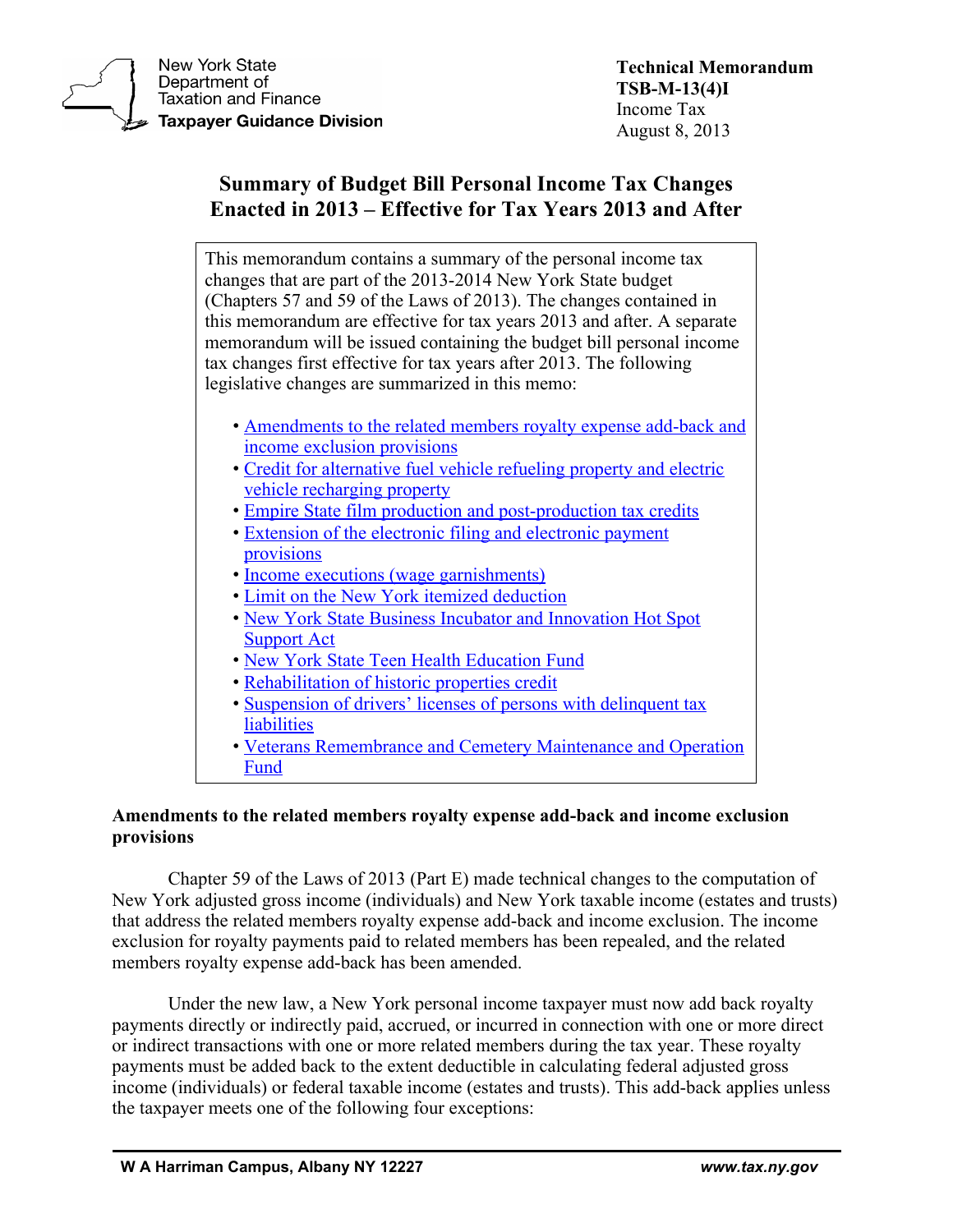- The add-back will not apply to the portion of the royalty payment for which the taxpayer establishes by clear and convincing evidence of the form and type specified by the Commissioner of the Tax Department that:
	- the related member was subject to tax in New York or another state or possession of the United States, a foreign nation, or a combination of these on a tax base that included the royalty payment paid, accrued, or incurred by the taxpayer;
	- the related member during the same tax year directly or indirectly paid, accrued, or incurred the portion of the royalty payment to a person who is not a related member; and
	- the transaction giving rise to the royalty payment between the taxpayer and the related member was undertaken for a valid business purpose.
- The add-back will not apply if the taxpayer establishes by clear and convincing evidence of the form and type specified by the commissioner that:
	- the related member was subject to tax on, or measured by, its net income in New York, another state or possession of the United States, or a combination of these;
	- the tax base for the tax included the royalty payment paid, accrued, or incurred by the taxpayer; and
	- the aggregate effective rate of tax applied to the related member in those jurisdictions is not less than 80% of the statutory rate of tax that applied to the taxpayer under section 601 of the Tax Law for the tax year.
- The add-back will not apply if the taxpayer establishes by clear and convincing evidence of the form and type specified by the commissioner that:
	- the royalty payment was paid, accrued, or incurred to a related member organized under the laws of a country other than the United States;
	- the related member's income from the transaction was subject to a comprehensive income tax treaty between that country and the United States;
	- the related member was subject to tax in a foreign nation on a tax base that included the royalty payment paid, accrued, or incurred by the taxpayer;
	- the related member's income from the transaction was taxed in that country at an effective rate of tax at least equal to that imposed by New York; and
	- the royalty payment was paid, accrued, or incurred pursuant to a transaction that was undertaken for a valid business purpose and using terms that reflect an arms-length relationship.
- The add-back will not apply if the taxpayer and the commissioner agree in writing to the application or use of alternative adjustments or computations. The commissioner may, in his or her discretion, agree to the application or use of alternative adjustments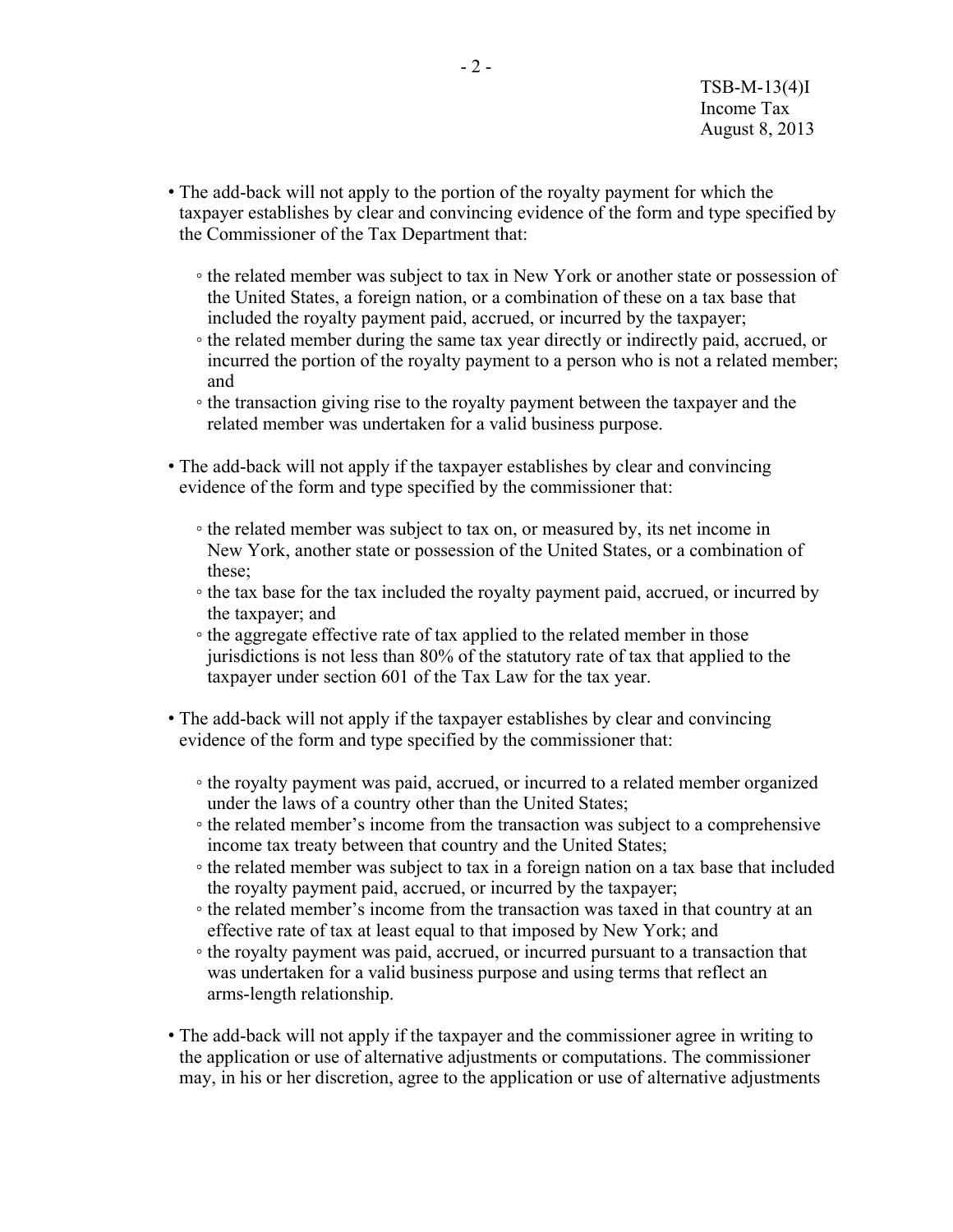or computations if he or she concludes that the income of the taxpayer would not be properly reflected in the absence of such an agreement.

The definition of a related member under the Tax Law has been amended. A *related member* is a related person as defined by section  $465(b)(3)(C)$  of the IRC, except 50% is substituted for the 10% ownership threshold.

The *effective rate of tax,* as to any state or possession of the United States, is defined as the maximum statutory rate of tax imposed by the state or possession on or measured by a related member's net income multiplied by the apportionment percentage, if any, applicable to the related member under the laws of that jurisdiction. For purposes of this definition, the effective rate of tax as to any state or possession is zero if the related member's net income tax liability in that jurisdiction is reported on a combined or consolidated return including both the taxpayer and the related member where the reported transactions between the taxpayer and the related member are eliminated or offset.

When computing the effective rate of tax for a jurisdiction in which a related member's net income is eliminated or offset by a credit or similar adjustment that is dependent upon the related member either maintaining or managing intangible property or collecting interest income in that jurisdiction, the maximum statutory rate of tax imposed by that jurisdiction must be decreased to reflect the statutory rate of tax that applies to the related member as effectively reduced by that credit or similar adjustment.

*Example 1: A related member is subject to the tax in another jurisdiction. The other jurisdiction's rate of tax on apportioned net income is 9%. The related member's New York adjusted gross income of \$100,000 is reduced by a \$20,000 modification that is dependent upon the related member managing intangible property in that jurisdiction. The effective rate of tax would be computed as follows:*

*(\$100,000 - \$20,000) X 9% = \$7,200 \$7,200 / \$100,000 = 7.2% The related member's effective rate of tax is 7.2%.*

*Example 2: Assume the same facts as in Example 1, except the tax on the related member's New York taxable income is reduced by a \$2,000 credit that is dependent upon the related member managing intangible property in that jurisdiction. The effective rate of tax would be computed as follows:*

*\$100,000 X 9% = \$9,000 \$9,000 - \$2,000 = \$7,000 \$7,000 / \$100,000 = 7% The related member's effective rate of tax is 7%.*

These amendments apply to tax years beginning on or after January 1, 2013.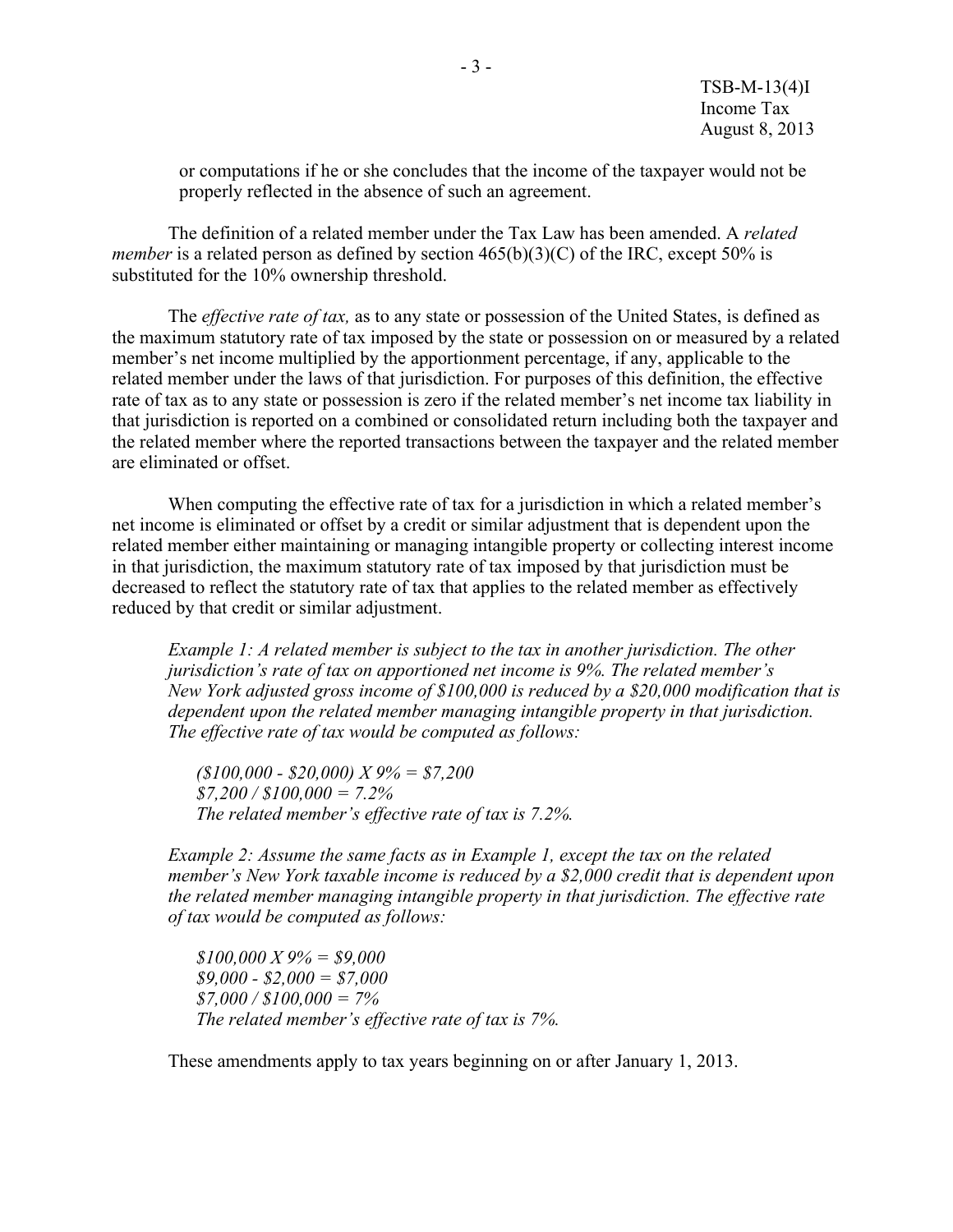TSB-M-13(4)I Income Tax August 8, 2013

**Note:** Article 9-A (franchise tax on business corporations), Article 13 (unrelated business tax), Article 32 (franchise tax on banking corporations), and Article 33 (franchise tax on insurance corporations) of the Tax Law have also been similarly amended with regard to the related members royalty expense add-back and income exclusion.

(Tax Law sections 208.9(o), 292(a)(6), 612(r), 1453(r), and 1503(b)(14))

## <span id="page-3-0"></span>**Credit for alternative fuel vehicle refueling property and electric vehicle recharging property**

Chapter 59 of the Laws of 2013 (Part G) established a credit for the installation of alternative fuel vehicle refueling property and electric vehicle recharging property. The credit applies to qualified property placed in service in New York State during the tax year. The credit is allowed for tax years beginning on or after January 1, 2013, but before January 1, 2018.

The credit may be claimed by resident and nonresident individuals, estates, and trusts. This includes an individual, estate, or trust that is a partner in a partnership (including a member of a limited liability company (LLC) that is treated as a partnership for federal income tax purposes), a shareholder of a New York S corporation, or the beneficiary of an estate or trust.

The credit for each installation of alternative fuel vehicle refueling property and electric vehicle recharging property is equal to the lesser of \$5,000 or 50% of the cost of the property that:

- is placed in service in New York State during a tax year beginning on or after January 1, 2013, but before January 1, 2018;
- constitutes qualified alternative fuel vehicle refueling property or electric vehicle recharging property; and
- has not been paid for, **totally or in part**, from the proceeds of grants, including grants from the New York State Energy Research and Development Authority or the New York Power Authority.

**Note:** The credit may also be claimed by certain corporations that are taxable under Article 9 (corporation tax) and Article 9-A (franchise tax on business corporations) of the Tax Law.

For additional information, see [TSB-M-13\(5\)C, \(3\)I,](https://www.tax.ny.gov/pdf/memos/multitax/m13_5c_3i.pdf) *Credit for Alternative Fuel Vehicle Refueling Property and Electric Vehicle Recharging Property*.

(Tax Law sections 187-b, 210.24, and  $606(p)$ )

#### <span id="page-3-1"></span>**Empire State film production and post-production tax credits**

Chapter 59 of the Laws of 2013 (Part B) made several changes to the Empire State film production and post-production tax credits. These changes are summarized below.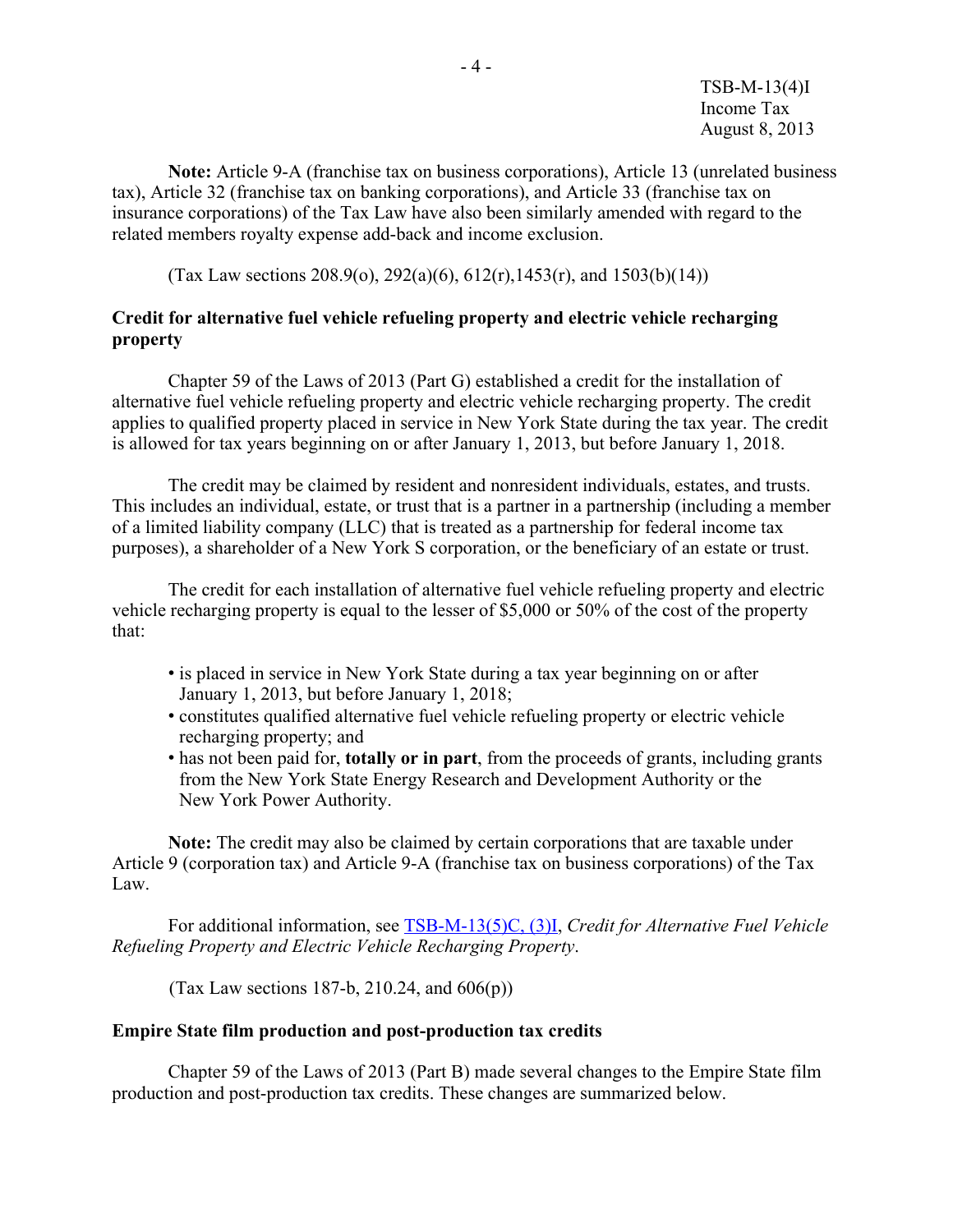TSB-M-13(4)I Income Tax August 8, 2013

*Extension and reallocation of credits.* The Empire State film production and post-production credits have been extended to allow an additional \$420 million per year in tax credits for tax years 2015 through 2019. In addition, the annual allocation to the Empire State film post-production credit is increased from \$7 million to \$25 million for tax years 2015 through 2019. The Commissioner of Economic Development has the authority to redirect post-production credit funds to the film production credit if there are insufficient claims for the post-production credit, and applications for the film production credit exceed the allotted total. In addition, the commissioner may redirect film production credit funds to the post-production credit if there are insufficient claims for the film production credit, and applications for the post-production credit exceed the allotted total.

*Relocated television production added to definition of a qualified film.* The definition of a qualified film has been amended to include a relocated television production.

A *relocated television production* means a television production:

- that is a talk or variety program that filmed at least 5 seasons outside New York State prior to its first relocated season in New York;
- whose episodes are filmed in New York State before a studio audience of 200 or more; and
- that incurs at least \$30 million in annual production costs in New York State, or at least \$10 million in capital expenditures at a qualified production facility in New York.

This provision is effective as of March 28, 2013.

*Additional credit for upstate film production projects and post-production projects.* For tax years 2015 through 2019, there is an additional credit available for both film production projects and post-production projects in upstate New York. Each credit is equal to 10% of the wages or salaries paid to individuals directly employed by a qualified film or qualified independent film production company for services performed by those individuals in the production or post-production work on a qualified film in one of the following counties:

Alleghany, Broome, Cattaraugus, Cayuga, Chautauqua, Chemung, Chenango, Clinton, Cortland, Delaware, Erie, Essex, Franklin, Fulton, Genesee, Hamilton, Herkimer, Jefferson, Lewis, Livingston, Madison, Monroe, Montgomery, Niagara, Oneida, Onondaga, Ontario, Orleans, Oswego, Otsego, Schoharie, Schuyler, Seneca, St. Lawrence, Steuben, Tioga, Tompkins, Wayne, Wyoming, or Yates.

Partners in partnerships and shareholders of New York S corporations are allowed a credit equal to their pro rata share of the partnership's or S corporation's credit.

Wages and salaries of individuals directly employed as writers, directors, music directors, producers, and performers (including background actors with no scripted lines) are excluded from both credits. In addition, the qualified film must have a minimum budget of \$500,000.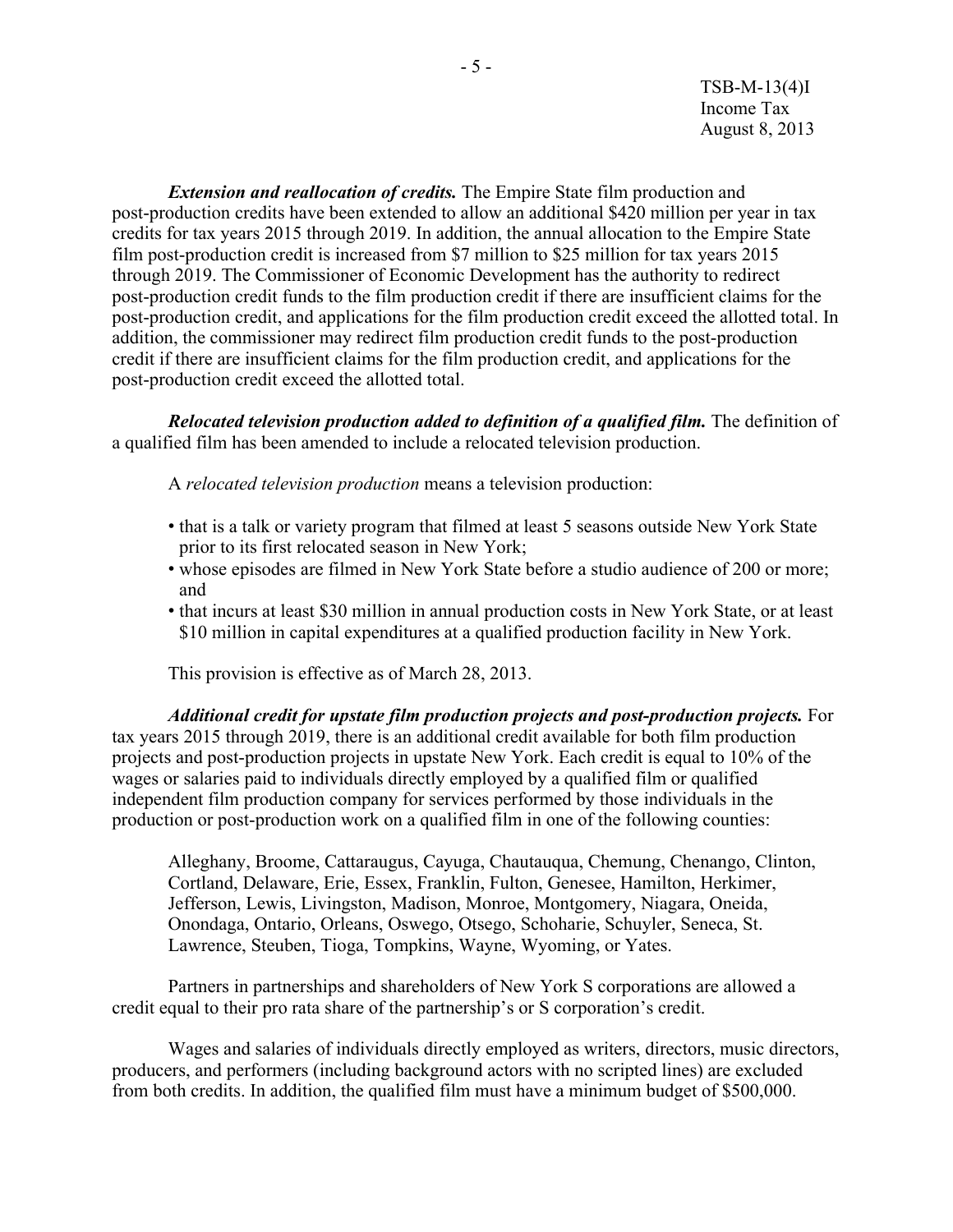Post-production services must be performed at a qualified post-production facility located in one of the above counties.

The additional credits are funded from the annual allocations of the film production credit and the film post-production credit. However, the combined aggregate amount of the additional credit for both film and post-production projects may not exceed \$5 million per year.

*Changes to post-production credit eligibility.* To be eligible for the post-production credit, the qualified post-production costs, excluding visual effects and animation (VFX) costs, at a qualified post-production facility must meet or exceed 75% of the total post-production costs, excluding VFX costs, paid or incurred in the post-production of a qualified film at any post-production facility.

Qualified post-production costs for VFX are eligible for the post-production credit if the costs for VFX at a qualified post-production facility meet or exceed the lesser of:

• \$3 million, or

 $\overline{a}$ 

• 20% of the total post-production costs for VFX paid or incurred in the post-production of a qualified film at any post-production facility.

A taxpayer may claim a credit for qualified post-production costs, excluding VFX costs, and for qualified post-production costs for VFX, if the criteria in the previous paragraphs are satisfied for both costs.

The eligibility changes to the post-production credit apply to taxpayers submitting initial applications to the Governor's Office for Motion Picture and Television Development on or after March 28, 2013.

The eligibility changes to the post-production credit also apply to taxpayers who filed an initial application before March 28, 2013, but who had not yet submitted a final application to the Governor's Office for Motion Picture and Television Development as of March 28, 2013, if the taxpayers agree to the additional reporting requirements added to section 3 of Part Y-1 of Chapter 57 of the Laws of  $2009<sup>1</sup>$  $2009<sup>1</sup>$  $2009<sup>1</sup>$ .

*Film post-production credit limitation.* If the amount of the film post-production credit allowed is:

• at least \$1 million, but less than \$5 million, the credit must be claimed over a two-year period beginning in the first tax year in which the credit may be claimed and in the next succeeding tax year. One-half of the credit allowed is claimed in each year.

<span id="page-5-0"></span><sup>1</sup> Section 3 of Part Y-1 of Chapter 57 of the Laws of 2009 was amended to include additional reporting requirements such as names and location information of taxpayers who are allocated a tax credit, corresponding credit amounts, and project identifying information. A report including this information must be provided to the Director of the Division of Budget, the Chairman of the Assembly Ways and Means Committee, and the Chairman of the Senate Finance Committee.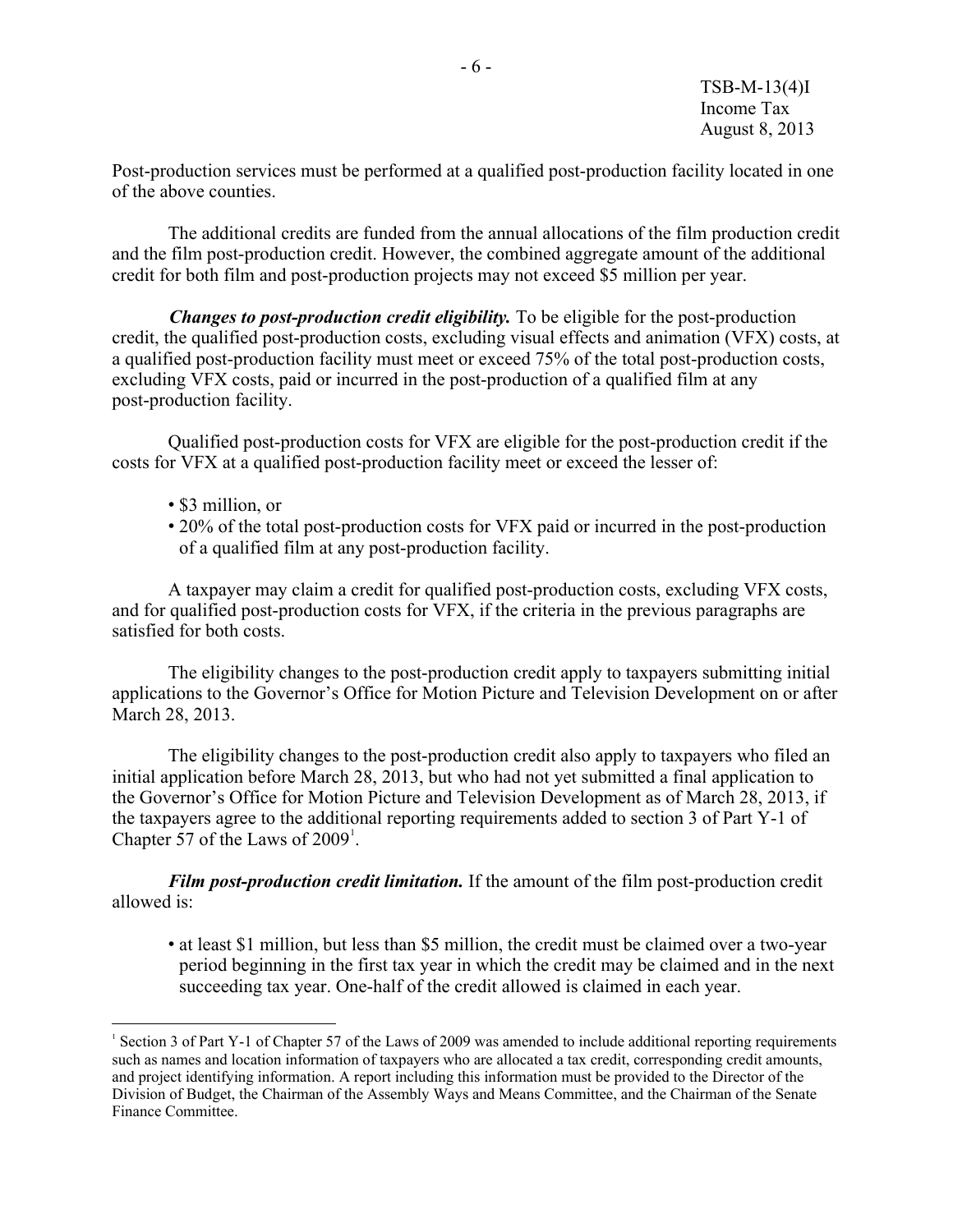• at least \$5 million, the credit must be claimed over a three-year period beginning in the first tax year in which the credit may be claimed and in the next two succeeding tax years. One-third of the credit allowed is claimed in each year.

This provision is effective as of March 28, 2013.

For more information about the film production credit and the post-production credit, visit the New York State Governor's Office for Motion Picture and Television Development Web site (*[www.nylovesfilm.com](http://www.nylovesfilm.com/)*).

(Tax Law sections 24(a)(5), 24(b)(1), 24(b)(3), 24(b)(8), 24(e)(4), 31(a)(3), and 31(a)(5))

## <span id="page-6-0"></span>**Extension of the electronic filing and electronic payment provisions**

Chapter 59 of the Laws of 2013 (Part H) extended the revised electronic filing and electronic payment mandate provisions established under Part U of Chapter 61 of the Laws of 2011. These provisions have been extended through December 31, 2016. Under existing law, the provisions were set to expire on December 31, 2013.

The revised provisions apply to tax preparers and individual taxpayers using tax software to prepare any tax returns or authorized tax documents.

*Individual taxpayer e-file mandate.* The e-file mandate for individuals applies to any authorized tax document prepared by individuals using tax software and required to be filed after January 1, 2012, and before January 1, 2017. Individuals are required to e-file their personal income tax returns if:

- they use tax software to prepare their returns,
- the tax software supports e-filing, and
- they have broadband Internet access.

*Tax preparer e-file mandate.* A tax preparer who prepares authorized tax documents for more than ten different taxpayers during any calendar year, and in a succeeding year prepares one or more authorized tax documents using tax software, must file all authorized tax documents electronically in that succeeding tax year as well as each year thereafter. These provisions apply to tax preparers who first become subject to the mandate for calendar years beginning on or after January 1, 2012, but before January 1, 2017.

**Note:** Tax preparers who met a prior e-file mandate requirement in a previous year must still electronically file all authorized tax documents in succeeding tax years if they prepare one or more returns using tax software.

For the most up-to-date information on the e-file mandate for tax preparers, visit the Tax Department Web site (*[www.tax.ny.gov](https://www.tax.ny.gov/)*).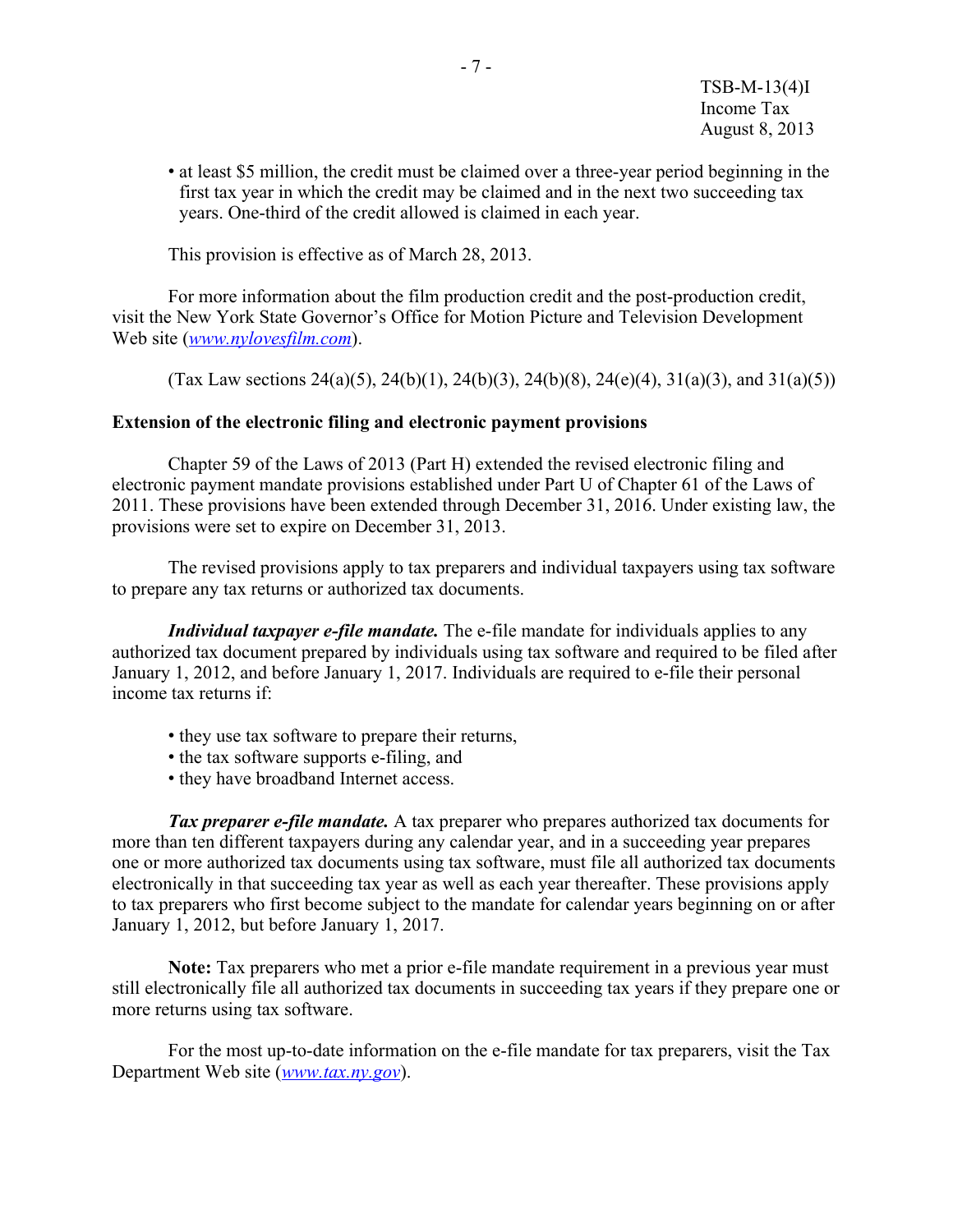#### <span id="page-7-0"></span>**Income executions (wage garnishments)**

Chapter 59 of the Laws of 2013 (Part Q) added new section 174-c to the Tax Law. The new law allows the Commissioner of Taxation and Finance to serve income executions (wage garnishments) without filing a warrant in the office of a county clerk or with the Department of State.

Under section 174-c, any individual taxpayer liable for the payment of any tax or other imposition administered by the Tax Department, including applicable penalties and interest, who fails to pay (or collect and pay over) the tax or imposition within 21 calendar days after a notice and demand is issued (10 business days if the amount due is \$100,000 or more), is subject to an income execution without a warrant being filed.

For purposes of serving an income execution under section 174-c, the following will apply:

- The commissioner is deemed to have obtained judgment against the individual for the tax or other imposition administered by the commissioner, including any additions to tax, penalties, and interest in connection with the tax or other imposition, and there will be a lien on the amount of the individual's income that may be garnished.
- The commissioner must serve the income execution within 6 years after the first date a warrant could be filed under section 174-b of the Tax Law. (Generally the day after the last day specified for payment by a *Notice and Demand* is the first date a warrant can be filed).
- When serving an income execution without filing a warrant, the commissioner will follow the procedures set forth in section 5231 of the Civil Practice Law and Rules (CPLR), with references to *sheriff* to be read as referring to the *Commissioner of Taxation and Finance* or the *Tax Department*.

The income execution will first be sent to the taxpayer. It will specify:

- the name and address of the employer or person from whom the taxpayer is receiving or will receive money,
- the amount of the money to be received,
- the frequency of the payment of the money, and
- the amount of the installments to be collected.

The income execution will allow the taxpayer at least 21 days from the date of the income execution to begin making the required installment payments on his or her own. If the taxpayer fails to make the installment payments on time, or defaults in making any of the installment payments as specified, the income execution will be served directly on the employer or person from whom the taxpayer is receiving or will receive money.

An income execution served under section 174-c of the Tax Law will continue to be in effect until the liability is satisfied, or until 20 years from the first date a warrant could have been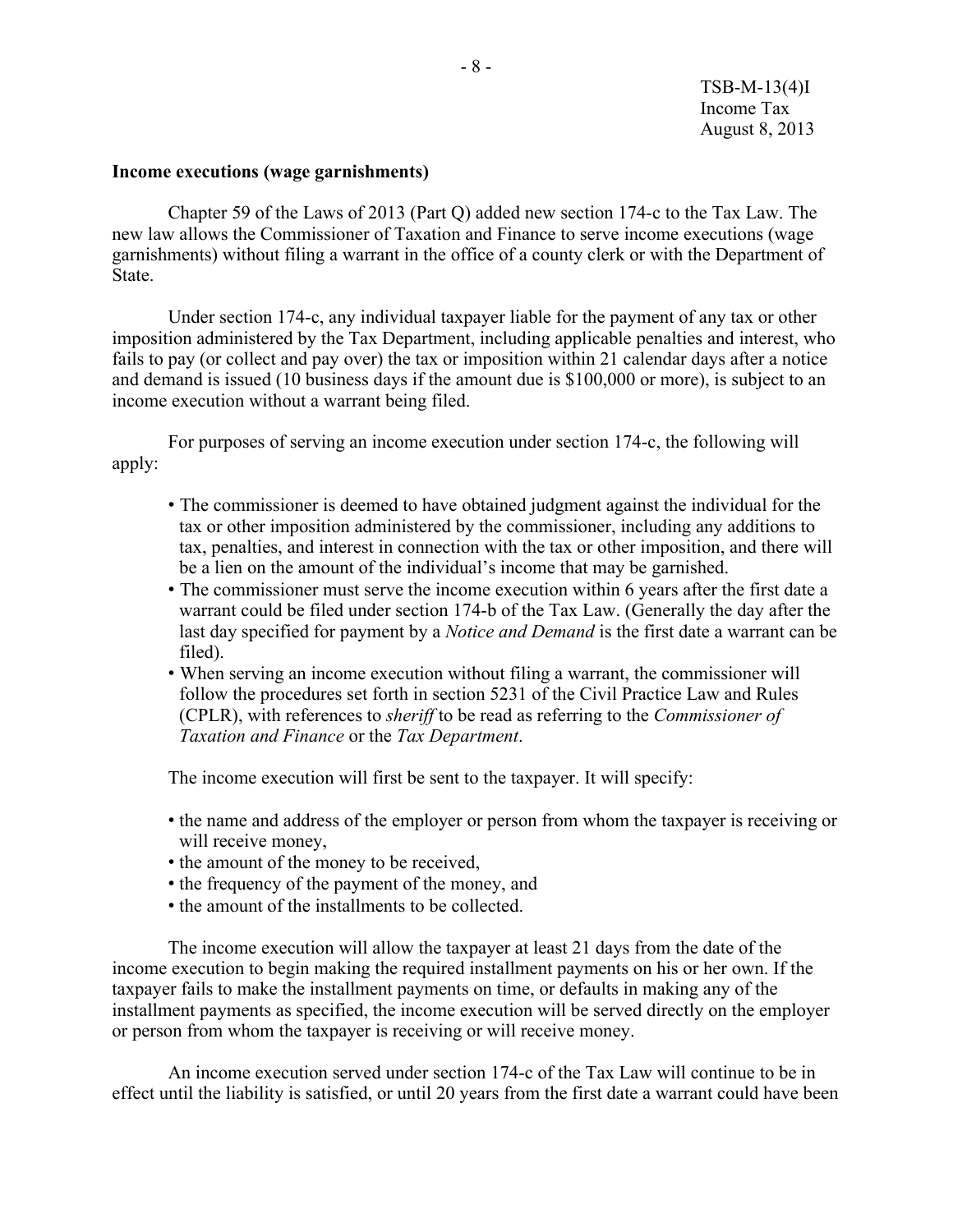TSB-M-13(4)I Income Tax August 8, 2013

filed by the commissioner, whether or not a warrant is filed. In addition, the commissioner must electronically file with the Department of State a list of the names of taxpayers who have been served with an income execution notice under section 174-c of the Tax Law. This list must be filed periodically, but not less than quarterly, and will also include the names of taxpayers whose income executions have been canceled or discharged during the period. This list will also be published on the Department of State Web site.

**Note:** Nothing in section 174-c of the Tax Law will prevent the commissioner from timely filing a warrant in order to pursue any enforcement or collection method authorized under Article 52 of the CPLR, including the serving of income executions.

The new law applies to income execution notices issued on or after March 28, 2013, and before April 1, 2015.

(Tax Law section 174-c)

#### <span id="page-8-0"></span>**Limit on the New York itemized deduction**

Chapter 59 of the Laws of 2013 (Part D) amended section 615(g) of the Tax Law and section 11-1715(g) of the Administrative Code of the City of New York to extend the New York itemized deduction limitation for taxpayers whose New York adjusted gross income is more than \$1 million. Effective for tax years 2013, 2014, and 2015, the amount of the New York itemized deduction allowed for these taxpayers is limited as follows:

- If an individual's New York adjusted gross income is more than \$1 million, but not more than \$10 million, the itemized deduction is limited to 50% of the individual's federal itemized deduction for charitable contributions.
- If an individual's New York adjusted gross income is more than \$10 million, the itemized deduction is limited to 25% of the individual's federal itemized deduction for charitable contributions.

No other federal itemized deductions will be allowed for these individuals for New York purposes. Prior to the amendment, this limitation was due to expire for tax years beginning after 2012.

(Tax Law section 615(g) and section 11-1715(g) of the Administrative Code of the City of New York)

#### <span id="page-8-1"></span>**New York State Business Incubator and Innovation Hot Spot Support Act**

Chapter 59 of the Laws of 2013 (Part C) created the New York State Business Incubator and Innovation Hot Spot Support Act (the Act) to support companies in New York State that are in the early stages of development. The Act provides for operating grants and other assistance to New York State incubators and New York State innovation hot spots for the purpose of developing successful businesses in the state by providing technical assistance, direct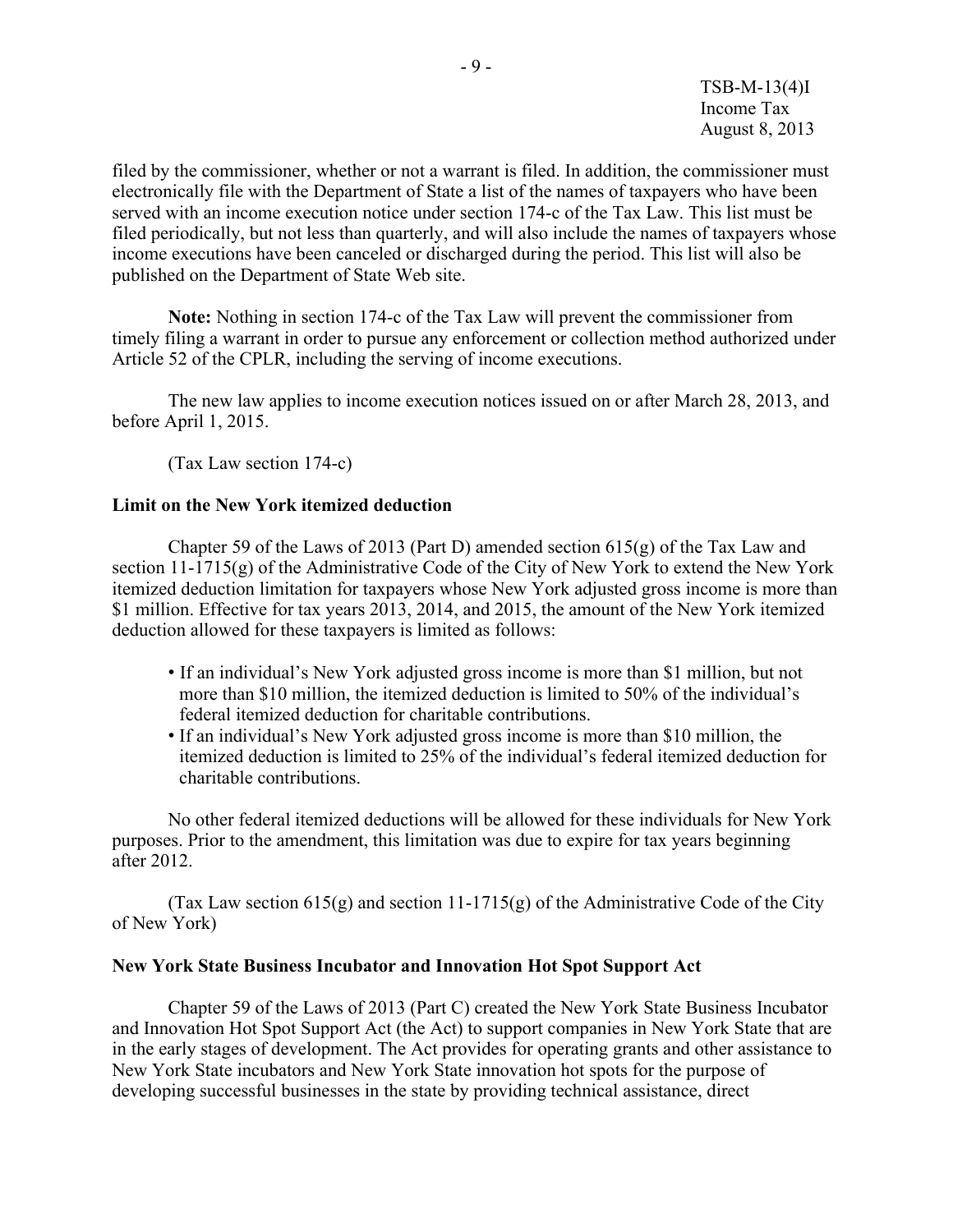mentorship, entrepreneurial education, and business development services. In addition, new section 38 has been added to the Tax Law to provide for New York State innovation hot spot program tax benefits.

Under the Act, Empire State Development (ESD) is authorized to issue an annual request for proposals for grants and assistance based on available appropriations and to designate qualified applicants as New York State incubators. In addition, in each of state fiscal years 2013 and 2014, ESD is authorized to designate five qualified New York State incubators as New York State innovation hot spots. These New York State innovation hot spots can certify certain clients as a *qualified entity* eligible for tax benefits under section 38 of the Tax Law.

The tax benefits available to a taxpayer subject to tax under Article 22 of the Tax Law (personal income tax) are described below. These tax benefits are allowed for five tax years beginning with the first tax year a qualified entity becomes a tenant in (or is part of) a New York State innovation hot spot.

- An individual who is the sole proprietor of a qualified entity will be allowed a deduction (in the form of a subtraction modification) for the amount of income or gain included in his or her federal adjusted gross income (FAGI), to the extent that the income or gain is attributable to the operations of the qualified entity at (or is part of) an innovation hot spot.
- A member of a limited liability company (LLC) treated as a partnership, a partner in a partnership, or a shareholder in a New York S corporation (where the LLC, partnership, or New York S corporation is a qualified entity), will be allowed a deduction (in the form of a subtraction modification) for the amount of income or gain included in his or her FAGI to the extent that the income or gain is attributable to the operations of the qualified entity at (or is part of) an innovation hot spot.

In addition, a qualified entity that is a tenant in (or is part of) a New York State innovation hot spot is eligible for a credit or refund for the 4% state sales and use tax and the 3/8% tax imposed by the state in the Metropolitan Commuter Transportation District on the retail sale of tangible personal property and certain taxable services. The credit or refund will be allowed for sixty months beginning with the first full month after the qualified entity becomes a tenant or becomes part of an innovation hot spot.

**Note:** A taxpayer that claims any of the tax benefits described above is no longer eligible for any other New York State exemption, deduction, credit, or refund to the extent attributable to the business operations of a qualified entity at (or as part of) a New York State innovation hot spot. The election to claim any of the tax benefits described above is not revocable.

A qualified entity subject to tax under Article 9-A of the Tax Law (franchise tax on business corporations) is also eligible for tax benefits under section 38 of the Tax Law.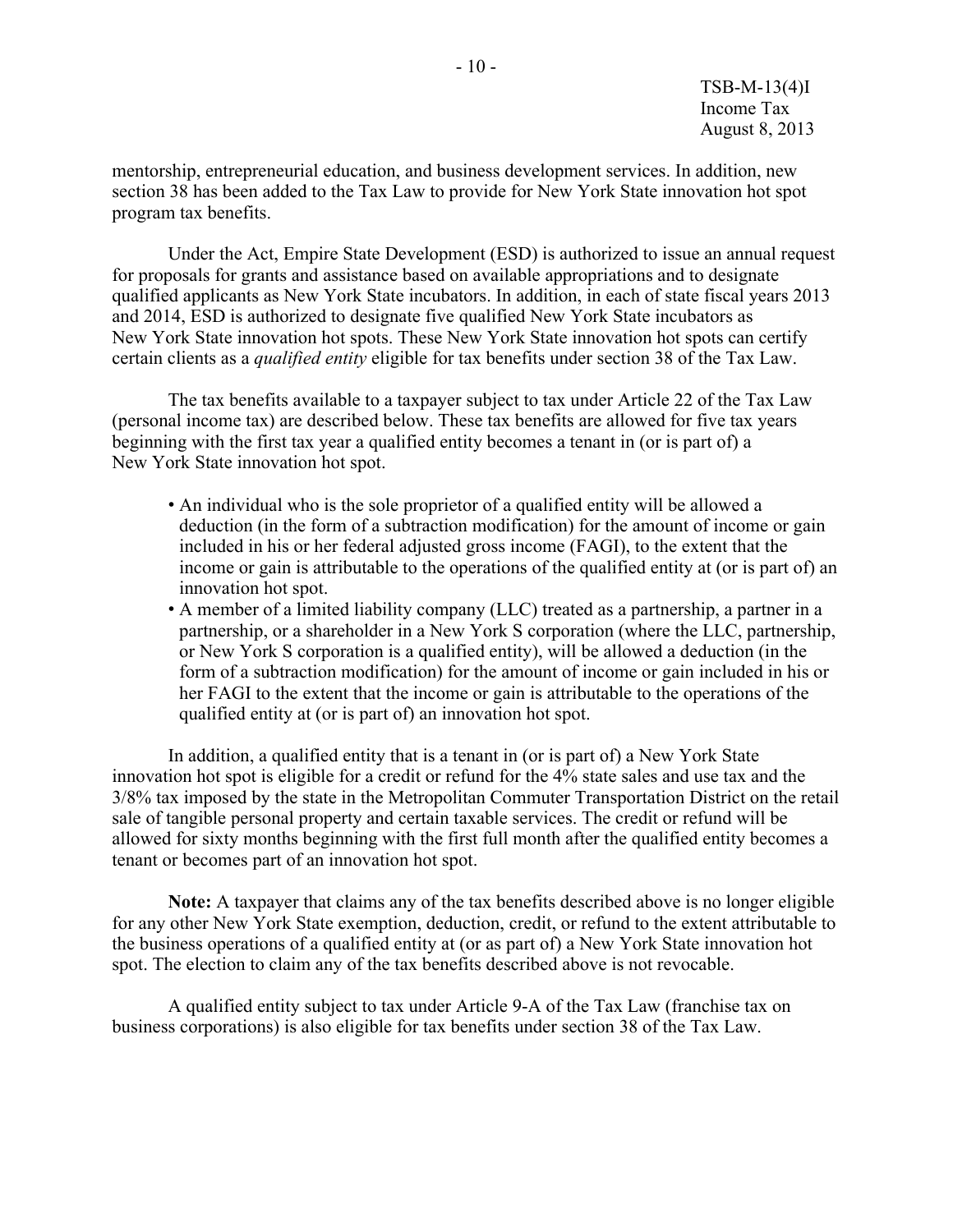(Tax Law sections 38, 208.9(a)(18), 209.11, 612(c)(39), 1119(d)(1); section  $11-1712(c)(35)$  of the Administrative Code of the City of New York; and section  $1(16-v)$ of the Urban Development Corporation Act)

#### <span id="page-10-0"></span>**New York State Teen Health Education Fund**

Chapter 59 of the Laws of 2013 (Part GG) created the New York State Teen Health Education Fund. This fund has been created for the purpose of supplementing educational programs in schools that deal with certain health and awareness issues facing teenagers. Eligible health programs are those with an established curriculum providing instruction on alcohol, tobacco, and other drug abuse prevention; causes and problems associated with teen obesity; and awareness of the symptoms of teen endometriosis.

New section 630-c has been added to the Tax Law to require a space on New York State personal income tax returns for the purpose of allowing taxpayers to make voluntary contributions to the fund for tax years 2013 and after.

(Tax Law section 630-c and State Finance Law section 99-u)

#### <span id="page-10-1"></span>**Rehabilitation of historic properties credit**

Chapter 59 of the Laws of 2013 (Part F) made several amendments to the Tax Law with regard to the rehabilitation of historic properties credit.

The following amendments are effective for tax years beginning on and after January 1, 2013:

• The enhanced credit allowed under section 606(oo) of the Tax Law has been extended to tax years beginning before January 1, 2020. The enhanced credit amount is equal to 100% of the federal credit allowed under subsection 47(a)(2) of the Internal Revenue Code (IRC). However, the credit cannot exceed \$5 million per structure. Prior to the amendments, the enhanced credit was due to expire for tax years beginning on or after January 1, 2015.

**Note:** For tax years beginning on or after January 1, 2020, the credit will equal 30% of the federal credit allowed under subsection  $47(a)(2)$  of the IRC and cannot exceed \$100,000 per structure.

• To be eligible for the credit, all or part of a rehabilitation project must be located within a census tract that is identified as being at or below 100% of the state median family income. The state median family income is computed as of January 1 of each year using the most recent five-year estimate from the American Community Survey published by the United States Census Bureau. (The determination of eligibility is made by the New [York State Office of Parks, Recreation and Historic Preservation.](http://nysparks.com/historic-preservation/))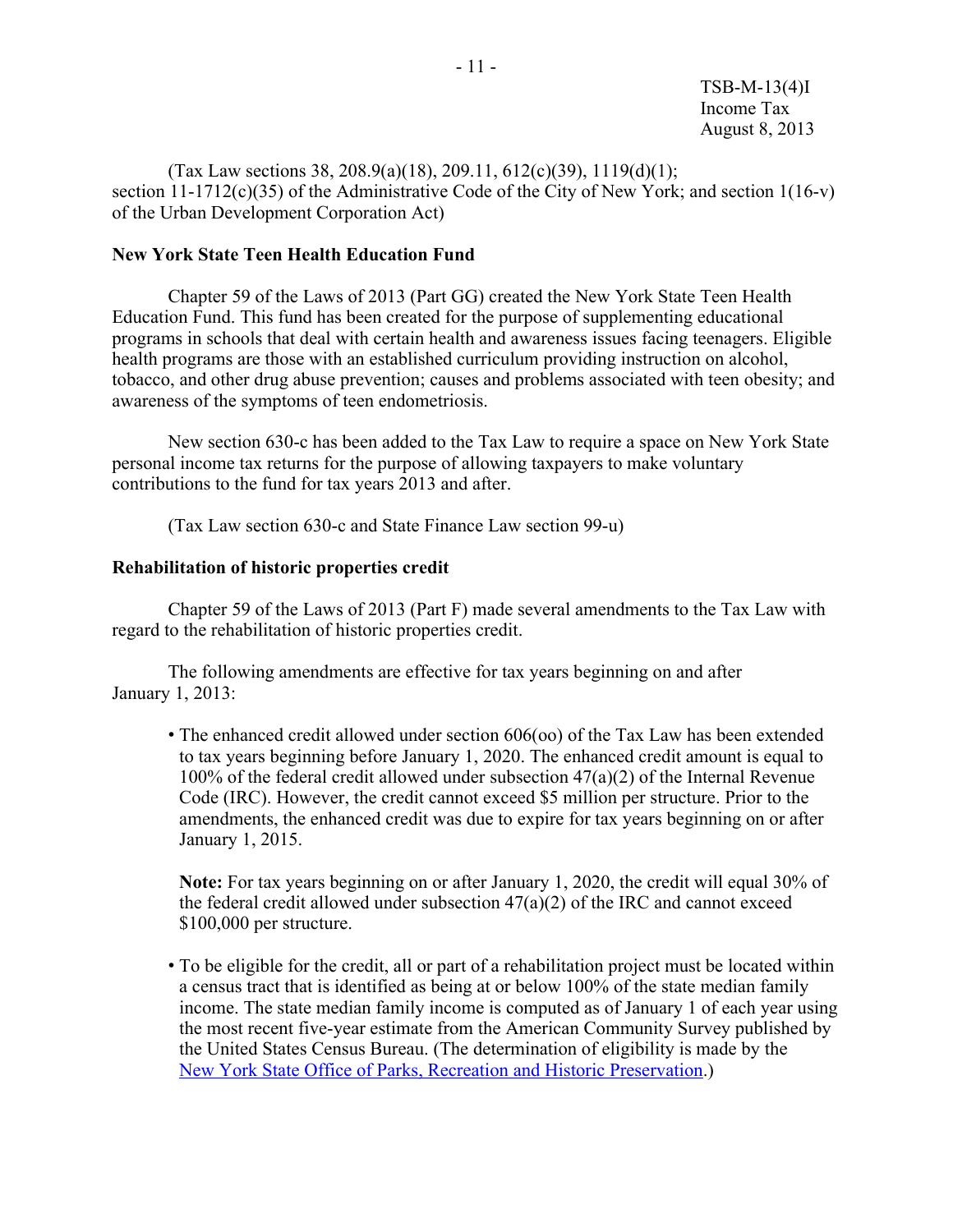The following amendment is effective for tax years beginning on and after January 1, 2015, and applies to qualified rehabilitation projects placed in service on or after January 1, 2015:

• If the credit allowed for a tax year exceeds the amount of tax owed by a taxpayer subject to tax, any excess will be treated as an overpayment of tax to be credited or refunded. Interest will not be paid on the overpayment.

The credit is only refundable for qualified rehabilitation projects placed in service on or after January 1, 2015. For qualified rehabilitation projects placed in service before January 1, 2015, the credit is not refundable, but any excess can be carried over to the following year or years.

These amendments also apply to taxpayers subject to tax under Article 9-A (franchise tax on business corporations), Article 32 (franchise tax on banking corporations), and Article 33 (franchise tax on insurance corporations) of the Tax Law. See [TSB-M-13\(4\)C, \(2\)I,](https://www.tax.ny.gov/pdf/memos/multitax/m13_4c_2i.pdf) *Amendments to the Rehabilitation of Historic Properties Credit*.

(Tax Law sections  $606(00)$ ,  $210.40$ ,  $1456(u)$ , and  $1511(y)$ )

#### <span id="page-11-0"></span>**Suspension of drivers' licenses of persons with delinquent tax liabilities**

Chapter 59 of the Laws of 2013 (Part P) requires the Department of Taxation and Finance (Tax Department) and the Department of Motor Vehicles (DMV) to establish a driver's license suspension program. This program will aid in the collection of past-due state tax liabilities by suspending the drivers' licenses of taxpayers with past-due tax liabilities of \$10,000 or more. However, taxpayers holding a commercial driver's license and taxpayers making certain child support payments or combined child and spousal support payments will be excluded from the program.

For purposes of the license suspension program, the following definitions apply:

- *Tax liabilities* means any tax, surcharge, or fee administered by the Commissioner of Taxation and Finance, or any penalty or interest due on these amounts owed by an individual with a New York State driver's license.
- *Driver's license* means any license issued by the DMV, except for a commercial driver's license as defined in section 501-a of the Vehicle and Traffic Law.
- *Past-due tax liabilities* means any tax liability or liabilities that have become fixed and final, and the taxpayer no longer has any right to administrative or judicial review.

The Tax Department and DMV are authorized to share certain taxpayer identifying information (such as names, addresses, and social security numbers) in order to carry out the enforcement provisions of the program. (Neither the Tax Department nor DMV may re-disclose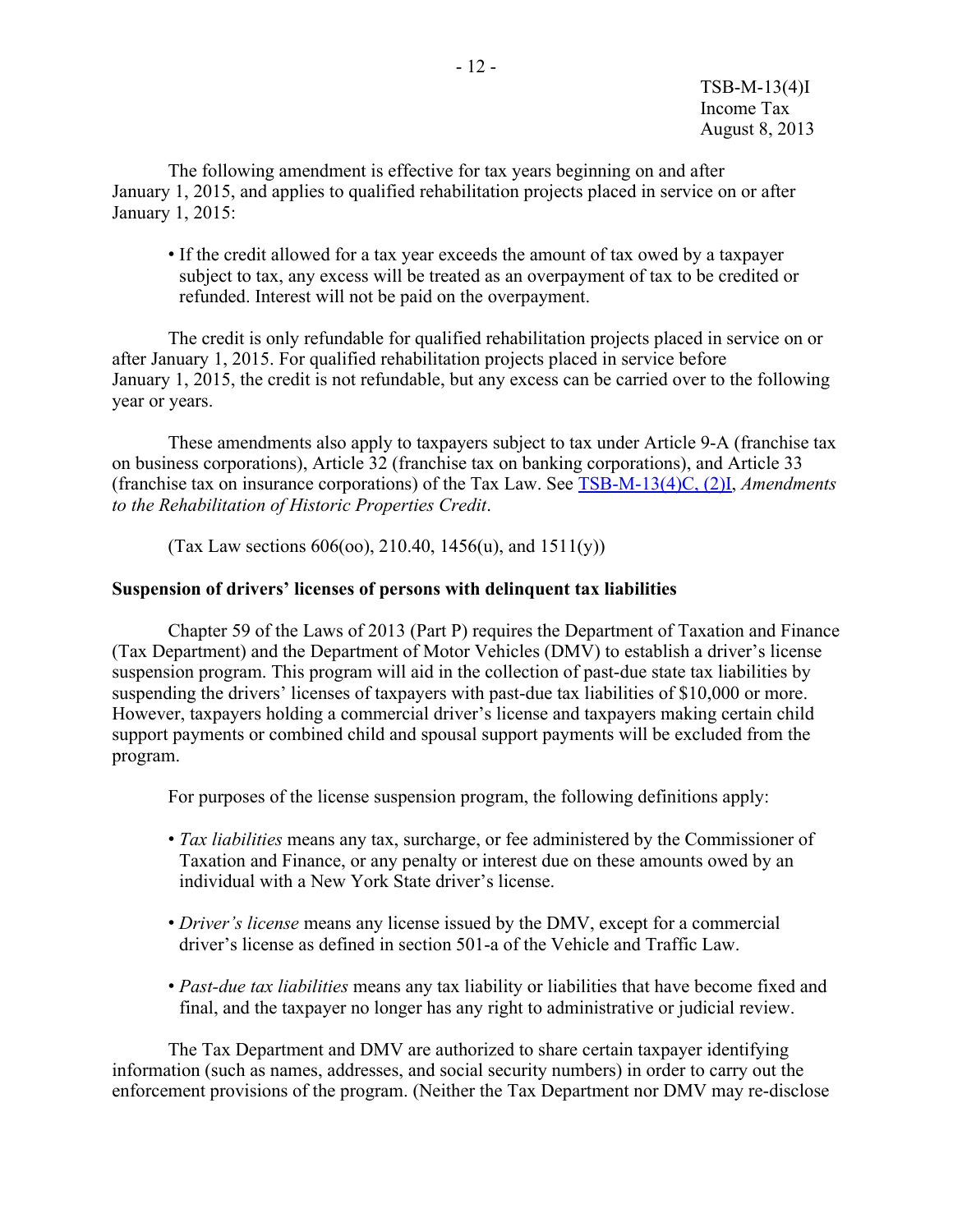any information to any other entity or person, except to inform the taxpayer that his or her driver's license has been suspended.)

The Tax Department will provide taxpayers who have been identified as having past-due tax liabilities of \$10,000 or more with a letter that includes a *Consolidated statement of the tax liabilities*. This letter will include information about how the taxpayer can pay the liabilities and/or request additional information. The letter will also serve as notification that the taxpayer's driver's license can be suspended by DMV.

An individual who receives this notification letter **must** do one of the following to avoid the suspension of his or her driver's license:

- Pay the past-due amount in full or enter into an installment payment agreement  $(IPA)^2$  $(IPA)^2$ or other payment arrangement satisfactory to the Commissioner of Taxation and Finance to satisfy the past-due tax liabilities.
- Provide the Tax Department with proof of any one of the following:
	- The individual to whom the notification was sent is not the taxpayer with the past-due liability.
	- The past-due tax liability has been satisfied.

 $\overline{a}$ 

- The taxpayer's wages are being garnished by the Tax Department for the payment of the past-due tax liabilities at issue.
- The taxpayer's wages are being garnished by the Tax Department (or the taxpayer has a satisfactory payment arrangement with a support collection unit in place) for the payment of child support or combined child and spousal support.
- The taxpayer's driver's license is a commercial driver's license as defined in Vehicle and Traffic Law section 501-a.
- The taxpayer is seeking relief from joint and several liability under Tax Law section 654 (innocent spouse relief).
- Enforcement of the past-due tax liabilities has been stayed by the filing of a petition under the Bankruptcy Code (Title 11 of the United States Code).

An individual has 60 days to respond to the Tax Department letter. If the individual fails to respond in one of the ways described above by the date specified, the Tax Department will notify DMV to proceed with the suspension. DMV is authorized to suspend the taxpayer's driver's license within 15 days of receiving notification from the Tax Department.

Once a taxpayer's driver's license is suspended, he or she will have no right to a court action, proceeding, hearing, or appeal with the DMV regarding the suspension. The suspension will remain in effect until DMV receives Tax Department notification that the taxpayer has satisfied his or her past-due tax liabilities or has entered into an IPA or other payment

<span id="page-12-0"></span><sup>&</sup>lt;sup>2</sup> If a taxpayer enters into an IPA to avoid suspension, and then fails to comply with the terms of the IPA more than once in a twelve-month period, the department may immediately notify DMV to suspend the driver's license of the taxpayer.